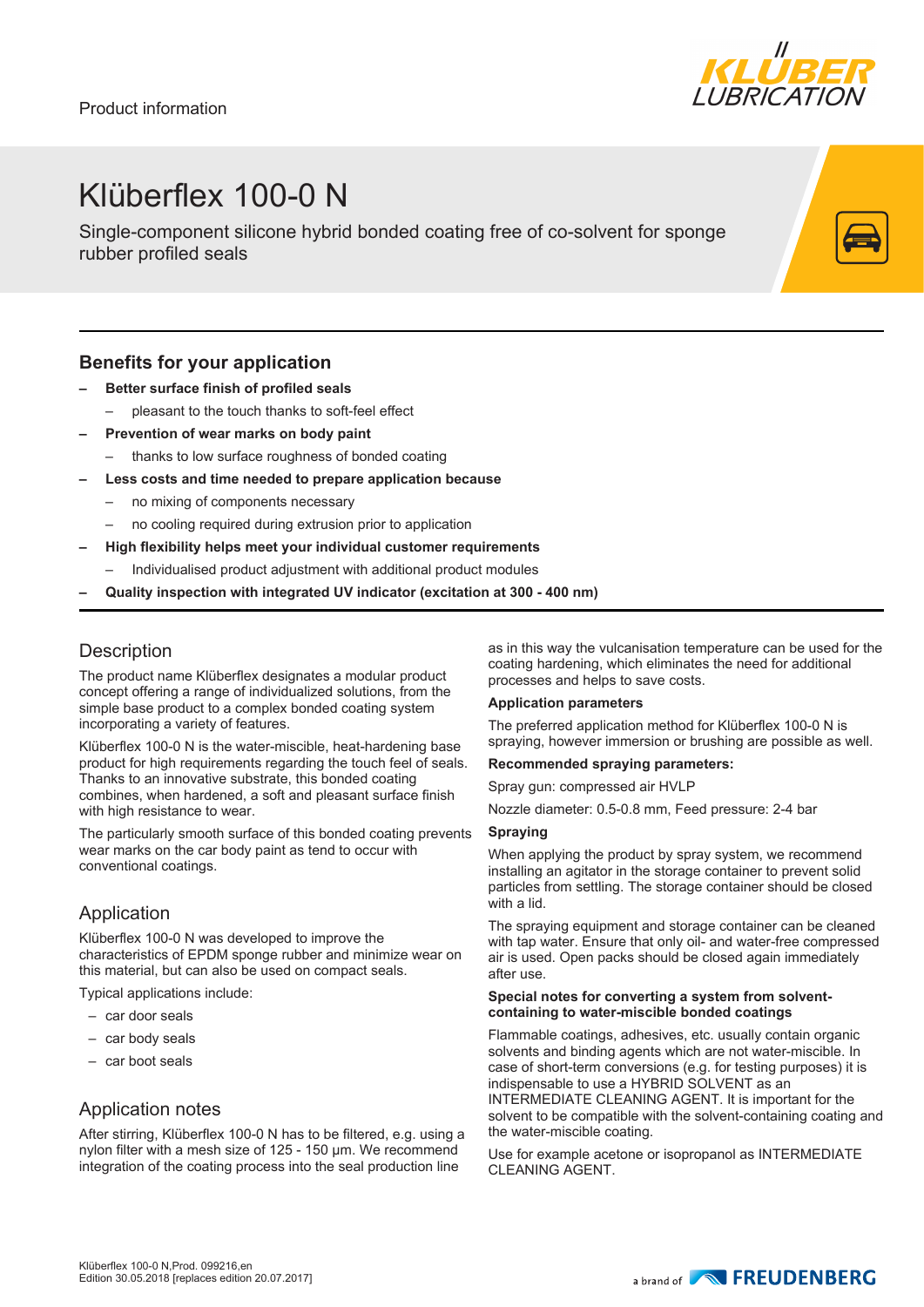# Klüberflex 100-0 N

Single-component silicone hybrid bonded coating free of co-solvent for sponge rubber profiled seals

Before using the intermediate cleaning agent, make sure it is compatible with the solvent-containing coating.

Steps of conversion to a water-miscible coating:

- Clean the equipment with a solvent/cleaner which is compatible with the flammable coating
- Use an intermediate cleaner (as described before)
- Secondary cleaning with water
- Apply the water-miscible coating

For a permanent conversion to water-miscible coatings we recommend replacing all hoses, control valves and feed lines.

#### Note

Important note: Protect against frost. Once frozen, the product must not be processed. In case of doubt, please contact Klüber Lubrication.

### Material safety data sheets

Material safety data sheets can be requested via our website www.klueber.com. You may also obtain them through your contact person at Klüber Lubrication.

| <b>Pack sizes</b> | Klüberflex 100-0 N |
|-------------------|--------------------|
| Can 1             |                    |
| Bucket 15 I       |                    |

| <b>Product data</b>                                                                                                                                                                       | Klüberflex 100-0 N               |  |  |  |  |  |  |
|-------------------------------------------------------------------------------------------------------------------------------------------------------------------------------------------|----------------------------------|--|--|--|--|--|--|
| Article number                                                                                                                                                                            | 099216                           |  |  |  |  |  |  |
| Colour space                                                                                                                                                                              | black                            |  |  |  |  |  |  |
| Density, DIN EN ISO 2811, at 20 °C                                                                                                                                                        | approx. $1.01$ g/cm <sup>3</sup> |  |  |  |  |  |  |
| Heat-setting at an object temperature of 150°C                                                                                                                                            | 5 min                            |  |  |  |  |  |  |
| Yield with a tribo-film thickness of 5 micrometer                                                                                                                                         | approx. $20 \text{ m}^2$ /l      |  |  |  |  |  |  |
| Cross-cut adhesion (EPDM), PA-063 based on DIN EN ISO 2409, value                                                                                                                         | 0 <sub>gt</sub>                  |  |  |  |  |  |  |
| Runout time, DIN EN ISO 2431, with flow cups, 4 mm nozzle                                                                                                                                 | approx. 35 s                     |  |  |  |  |  |  |
| Flexibility of coating at ambient temperature, 150 % elongation                                                                                                                           | no crack formation               |  |  |  |  |  |  |
| Friction coefficient ( $\mu$ ), DIN 53375, EPDM- plate, Shore 65, compact rubber, dynamic                                                                                                 | approx. 0.3                      |  |  |  |  |  |  |
| Friction coefficient ( $\mu$ ), DIN 53375, EPDM- plate, Shore 65, compact rubber, static                                                                                                  | approx. 0.44                     |  |  |  |  |  |  |
| Wear resistance to textile fabric, test path: 100 mm, testing speed: 100 mm/s, frequency: 60<br>strokes/min, layer thickness: approx.10 µm, load 1 kg, material: compact rubber; cycles   | approx. 10 000 cycles            |  |  |  |  |  |  |
| Adhesion in a humid atmosphere, DIN EN ISO 6270-2, 240 h, no removal of the bonded coating                                                                                                | 0 <sub>gt</sub>                  |  |  |  |  |  |  |
| Chemical resistance to ethanol/water (1:1), duration of exposure 1 h                                                                                                                      | resistant                        |  |  |  |  |  |  |
| Chemical resistance to window cleaner (commercial product), duration of exposure 1 h                                                                                                      | resistant                        |  |  |  |  |  |  |
| "Low-temperature stability [Mandrel bending test acc. to DIN EN ISO 1519 at the indicated<br>temperature]"                                                                                | $-40 °C$                         |  |  |  |  |  |  |
| "High-temperature stability [Flexibility (tensile strength acc. to DIN 53504) and adhesion of<br>coating (cross cut acc. to DIN EN ISO 2409) after storage at the indicated temperature]" | 180 °C                           |  |  |  |  |  |  |
| Minimum shelf life from the date of manufacture - in a dry, frost-free place and in the unopened<br>original container, approx.                                                           | 9 months                         |  |  |  |  |  |  |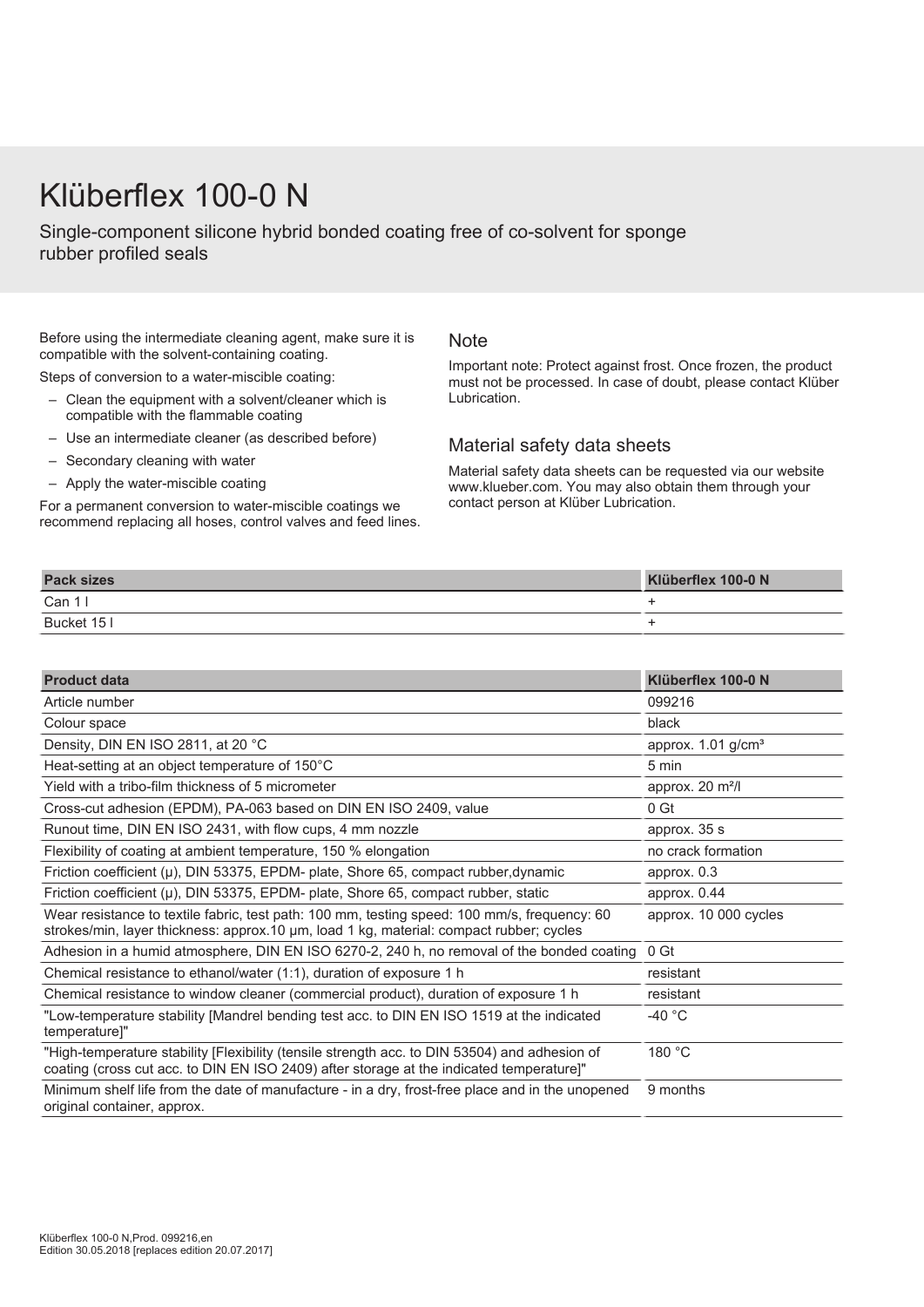